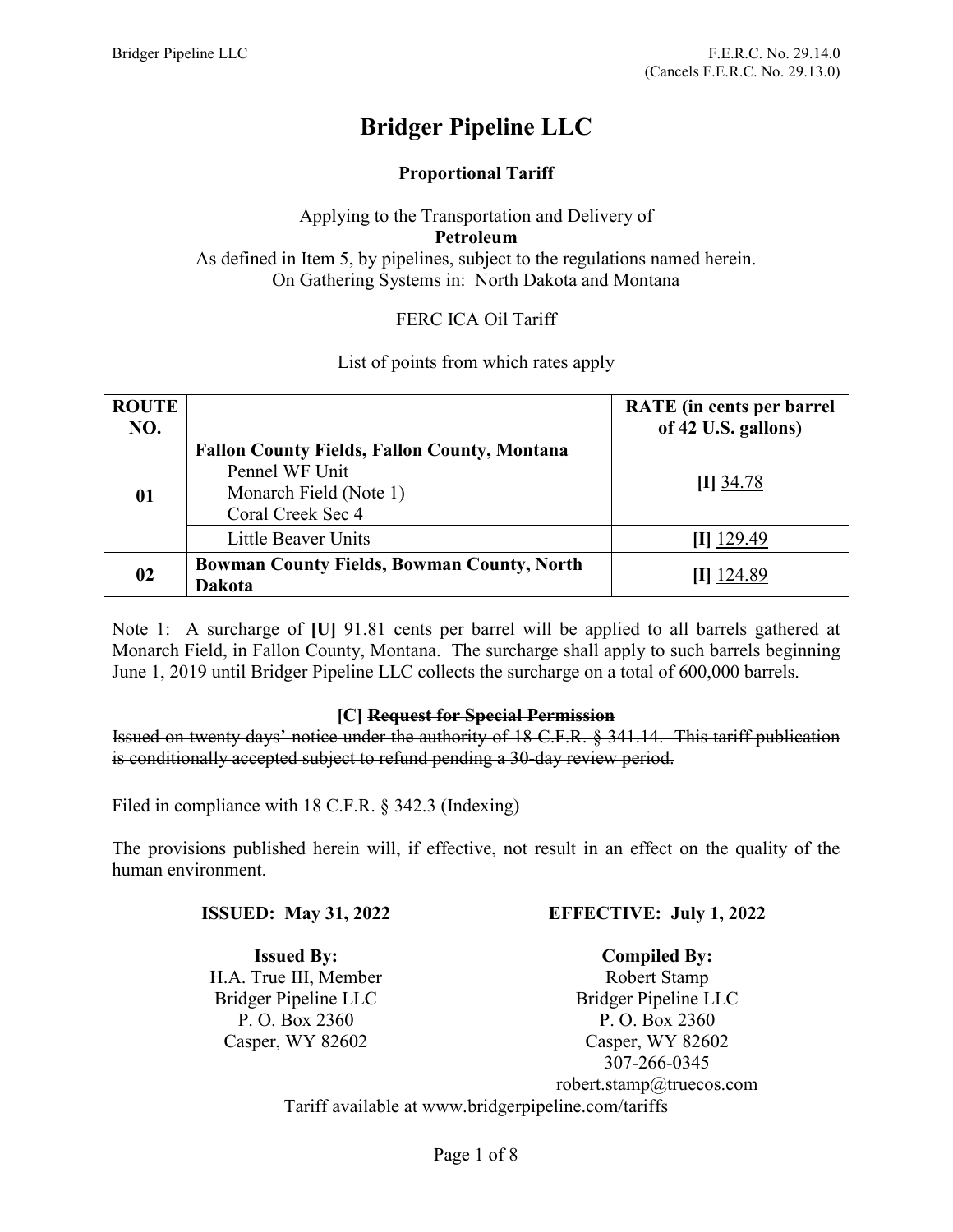### **RULES AND REGULATIONS**

This Carrier will receive petroleum for gathering under this tariff, only when destined for further transportation in interstate commerce, subject to the following conditions:

#### **Item No. 5. DEFINITIONS**

"Carrier" as herein used means Bridger Pipeline LLC.

"Barrel" as herein used means forty-two (42) United States gallons at sixty degrees (60°) Fahrenheit and zero (0) gauge pressure if the vapor pressure of the Petroleum is at or below atmospheric pressure, or at equilibrium pressure if the vapor pressure of the Petroleum is above atmospheric pressure.

"Petroleum" as herein used means the direct liquid products of oil wells, or a mixture of the direct liquid products of oil wells with the indirect liquid products of oil and gas wells including gasoline and liquefied petroleum gases, as provided in Item 15.

"Tender" as herein used means an offer by a shipper to the Carrier of a stated quantity of Petroleum for transportation from a specified origin or origins to a specified destination in accordance with these rules and regulations.

#### **Item No. 10. COMMODITY**

The Carrier will transport Petroleum as defined in Item 5, exclusively, and will not accept any other commodity for transportation.

#### **Item No. 15. MIXTURES**

The indirect liquid products of oil and gas wells including gasoline and liquefied petroleum gases, hereinafter referred to as indirect products, will be accepted and transported as a mixture with the direct liquid products of oil wells, hereinafter referred to as direct products, providing the vapor pressure of the resulting mixture does not exceed that permitted by Carrier's facilities and operating conditions.

The indirect products portion of the mixture will be accepted for transportation at reception points other than the one at which the direct products portion of the same mixture is received, provided that the shipper, consignee, and destination are the same, and that operating conditions and the Carrier's facilities permit the indirect products portion to be mixed with the direct products of the same shipper or consignee. The rate to be assessed on each portion of the mixture shall be the rate applicable from the reception point at which each is received.

The direct and indirect products will be measured and tested separately for determining volumes received. Each such measurement will be made in accordance with Item 40.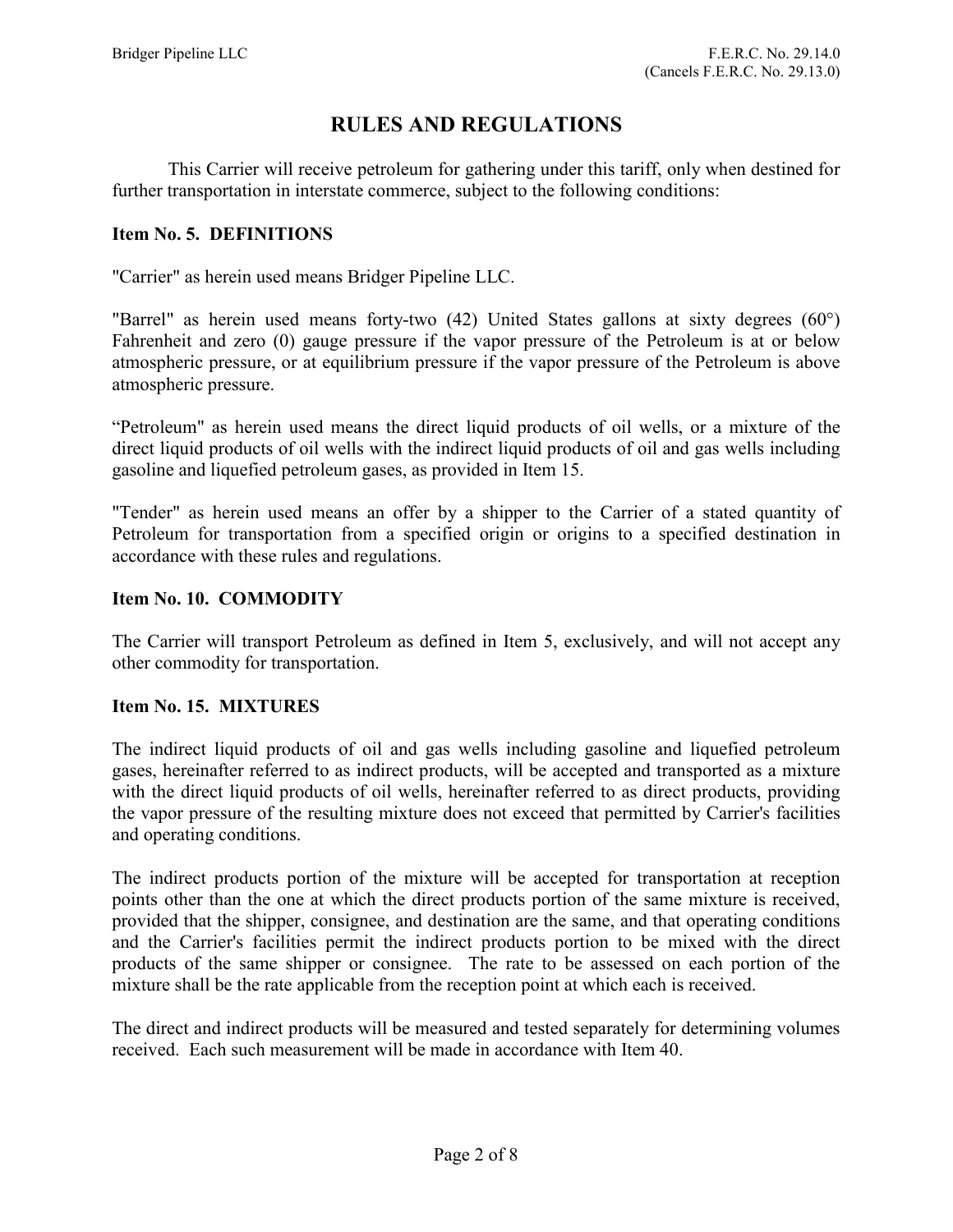Mixtures will be transported and delivered as Petroleum only. Nothing in this rule is to be construed to waive provisions of Item 25 of this tariff or to require the Carrier to receive, transport, and deliver unmixed indirect products. However, unmixed indirect products may be transported for subsequent mixing with direct products in accordance with this rule where facilities exist and operations permit transporting such indirect products.

#### **Item No. 20. SPECIFICATION AS TO QUANTITY RECEIVED**

No Petroleum will be accepted for transportation except good merchantable Petroleum of the gravity of twenty degrees (20°) A.P.I. (American Petroleum Institute) or higher which is properly settled and contains not more than one percent (1%) of basic sediment, water, and other impurities, and has a temperature not in excess of one hundred and twenty degrees (120°) Fahrenheit. If Petroleum is accepted from tankage, settled bottoms in such tanks must not be above a point four inches (4") below the bottom of the pipeline connection with the tank from which it enters Carrier's facilities. No Petroleum will be accepted unless its gravity, viscosity, and other characteristics are such that it will be readily susceptible of transportation through the Carrier's existing facilities and it will not materially affect the quality of other shipments or cause disadvantage to other shippers and/or the Carrier.

#### **Item No. 25. SHIPMENTS, MAINTENANCE OF IDENTITY**

Petroleum will be accepted for transportation only on condition that it may be subject to such changes in gravity or quality while in transit as would result from its mixture with other Petroleum in the pipelines or tanks of the Carrier. Carrier shall be under no obligation to deliver the identical Petroleum received but may make delivery out of common stock or out of Carrier's pipeline stream of substantially like Petroleum.

#### **Item No. 30. MINIMUM TENDER**

Tenders for the transportation of such Petroleum will be accepted under this tariff in quantities of not less than ten thousand (10,000) barrels from one shipper consigned to one consignee and destination. Petroleum so tendered to the Carrier for transportation will be received as currently available; however, the Carrier will not be obligated to deliver same in batches of less than five thousand (5,000) barrels.

#### **Item No. 35. TITLE**

The Carrier shall have the right to reject any Petroleum, when tendered for transportation, which may be involved in litigation, or the title of which may be in dispute, or which may be encumbered by lien or charge of any kind, and it may require of the shipper satisfactory evidence of his perfect and unencumbered title or satisfactory indemnity bond to protect Carrier. By tendering Petroleum, the shipper warrants and guarantees that the shipper has good title thereto and agrees to hold Carrier harmless for any and all loss, cost, liability, damage and/or expense resulting from failure of title thereto; provided, that acceptance for transportation shall not be deemed a representation by the Carrier as to title.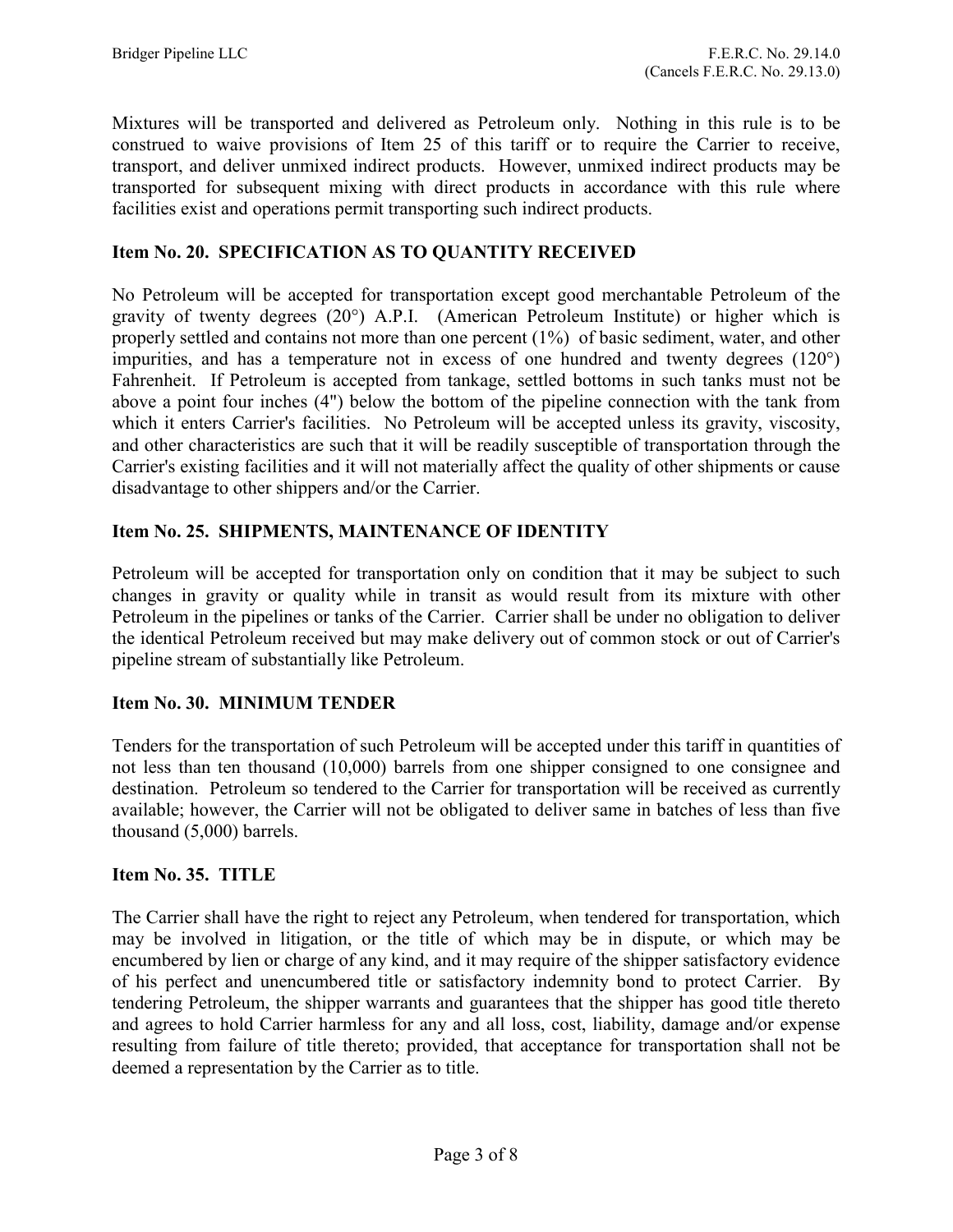#### **Item No. 40. GAUGING, TESTING, AND VOLUME CORRECTIONS**

Petroleum shipped hereunder shall be measured and tested by representatives of the Carrier or by automatic equipment approved by the Carrier. Quantities shall be determined by dynamic or static measurement methods in accordance with appropriate American Petroleum Institute (API) standards, latest revision, and adjusted to base (reference or standard) conditions.

The base conditions for the measurement of liquids, such as Crude Petroleum and its liquid products, having a vapor pressure equal to or less than atmospheric pressure at base temperature are as follows:

Pressure - 14.696 psia (101.325 kPa) Temperature - 60.0 F (15.56 C)

For liquids, such as liquid hydrocarbons, having a vapor pressure greater than atmospheric pressure at base temperature, the base pressure shall be the equilibrium vapor pressure at base temperature.

Deductions will be made for the actual amount of non-merchantable quantities, specifically basic sediment and water and/or other impurities as ascertained by industry accepted test method or other tests agreed upon.

When indirect liquid products are received from pressure vessels using static measurement methods, a further adjustment will be made to cover evacuation losses if a gas blanket at or in excess of the vapor pressure of the liquid is not used.

The net quantities so determined for acceptance will be the net quantities deliverable.

#### **Item No. 45. ARRANGEMENTS REQUIRED FOR FURTHER TRANSPORTATION**

The Carrier will accept Petroleum for gathering only when the shipper or consignee has made the necessary arrangements for further shipment beyond.

#### **Item No. 50. ORIGIN FACILITIES REQUIRED FOR AUTOMATIC CUSTODY TRANSFER**

Where consignor (or shipper) elects to deliver Petroleum to the Carrier at point of origin through automatic custody transfer facilities (in lieu of tankage), the consignor (or shipper) shall furnish the required automatic measuring and sampling facilities and the design, construction, and calibration of such facilities must be approved by the Carrier and any appropriate regulatory body. In the event automatic custody transfer is made by meters, the consignor (or shipper) shall also furnish whatever pumping service is necessary to insure that the Petroleum being delivered to the meter is at a pressure in excess of the bubble point of the liquid.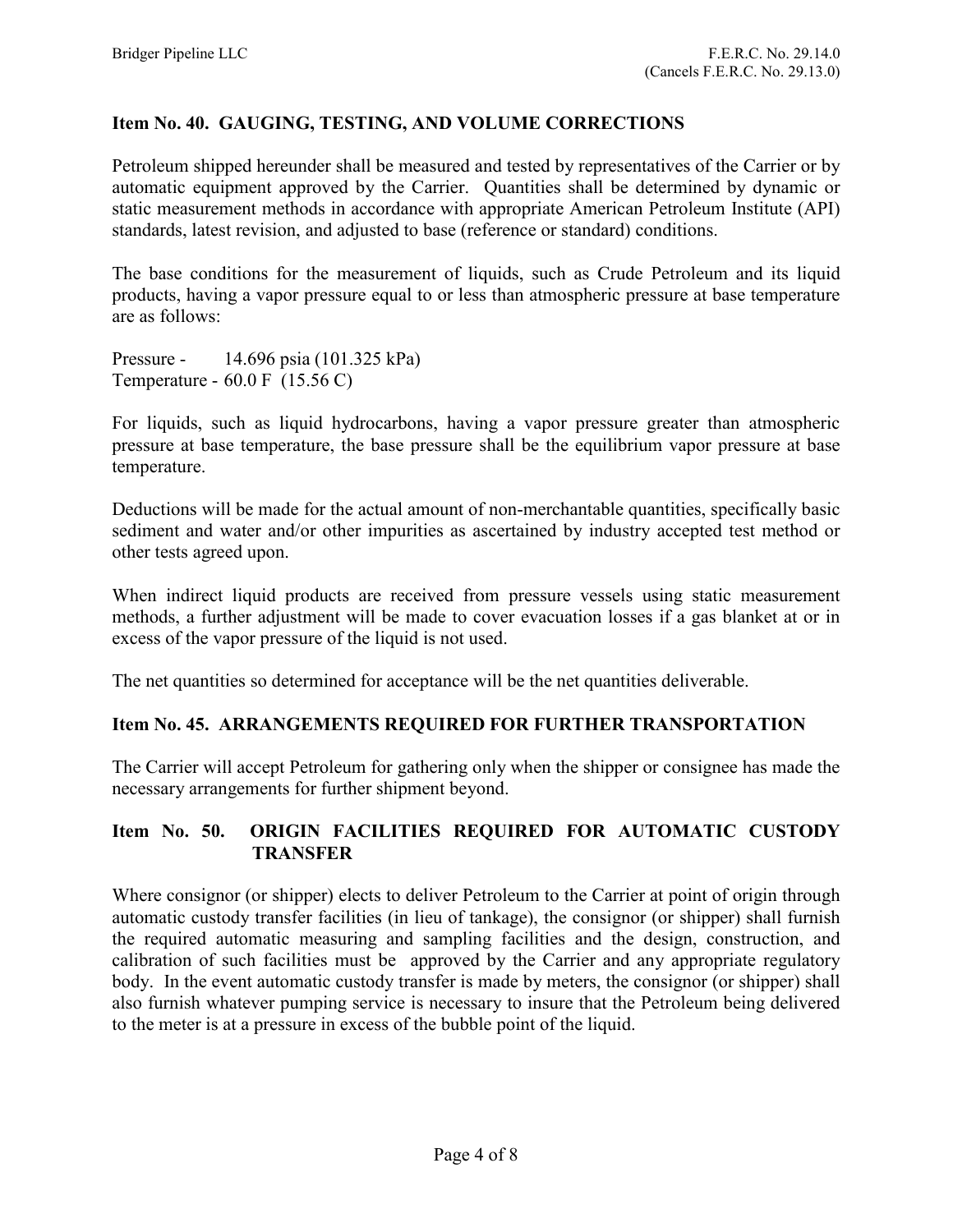#### **Item No. 55. APPLICATION OF RATES AND CHARGES**

Petroleum accepted for transportation shall be subject to the rates and charges in effect on the date of receipt of such Petroleum by the Carrier. Gathering charges will be collected on the basis of the net quantities of Petroleum received. All net quantities will be determined in the manner provided in Item 40.

#### **Item No. 65A. APPORTIONMENT WHEN TENDERS ARE IN EXCESS OF FACILITIES**

When there shall be tendered to the Carrier, for transportation, more Petroleum than can be currently transported, the transportation furnished by the Carrier shall be apportioned among all shippers in proportion to the amounts tendered by each; provided, that in making such apportionment, no tender for transportation shall be considered beyond the amount which the party requesting the shipment will have available during the current month.

Item No. 65A will expire on December 31, 2008; thereafter refer to Item No. 66, Prorationing.

#### **Item No. 66. PRORATIONING**

When more petroleum is tendered for transportation in a month on a line segment than Carrier can transport, Carrier shall apportion its capacity by allocating space in such line segment in the following manner:

(1) Existing Shippers: The percentage of pipeline capacity to be allocated to each Existing Shipper will be calculated by using data from the Base Period and dividing the sum of the shipments made for the account of each Existing Shipper on such line segment in the Base Period by the total shipments made for all Shippers on such line segment during the Base Period. The resulting percentages will then be applied to the line segment to determine the capacity allocation for each Existing Shipper. Each Existing Shipper will receive the lesser of its actual nomination or its allocation resulting from the above calculation. In the event that the above calculation results in any Shipper being allocated more capacity than its actual nomination, the excess of the calculated allocation over the Shipper's actual nomination will be reallocated per capita among all other New Shippers and Existing Shippers whose nominations would not be fulfilled through the allocations calculated in Paragraphs (1) and (2) of this Item. The Carrier will repeat this reallocation process until all of the available capacity has been allocated. Allocations for Existing Shippers will be subject to pro rata reduction on the basis of the percentages calculated in this Paragraph (1), if required, to accommodate New Shippers.

(2) New Shippers: Up to two and one-half percent (2.5%) of available capacity on a line segment will be allocated to each New Shipper, subject to a cap of ten percent (10%) of available capacity for all New Shippers. During periods of prorationing, New Shippers will be allocated pipeline capacity as follows:

If less than four (4) New Shippers have submitted nominations for the affected line segment, each New Shipper will be allocated the lesser of either two and one-half percent (2.5%) of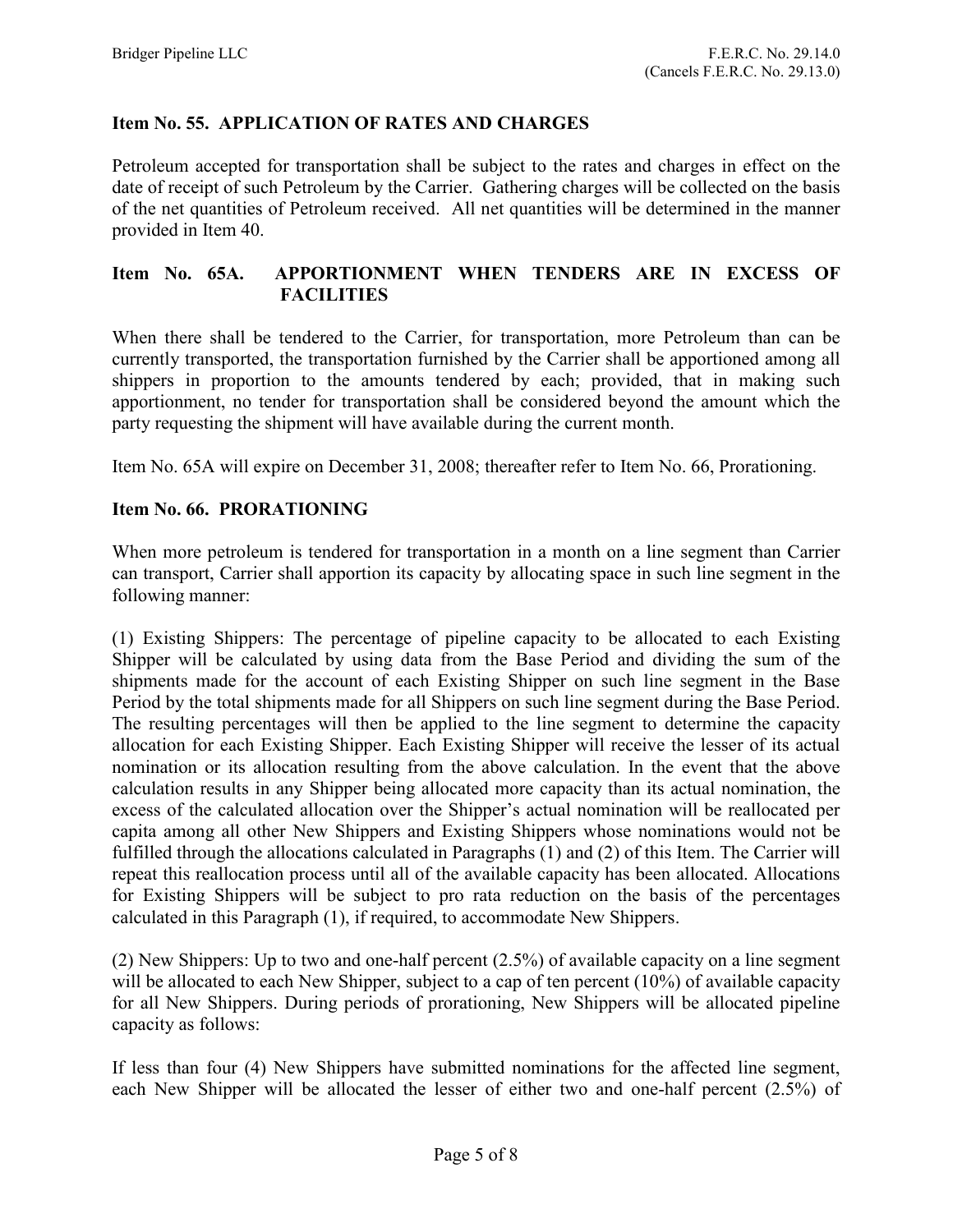available capacity or its nominated volume. In the event that more than four (4) New Shippers have submitted nominations for the affected line segment, the nominated volumes for each New Shipper shall be totaled and divided into ten percent (10%) of the available pipeline capacity. The resulting percentage shall be the initial New Shipper's Proration Factor. Each New Shipper will be allocated pipeline segment capacity equal to the lesser of:

- (a) 2.5% of available capacity, or
- (b) its nominated volumes, or
- (c) its nominated volumes multiplied by the initial New Shipper Proration Factor.

Any remaining pipeline segment capacity, subject to the maximum cap of ten percent of all available capacity, as outlined above, will be allocated equally among the New Shippers whose nominations were not fulfilled under the allocations calculated in Paragraph (2).

(3) For purposes of Carrier's prorationing policies, the following definitions will be applicable:

"Base Period" – The "Base Period" will be calculated in the following manner:

| For nominations for<br>transportation during the<br>month of: | The Base Period will be                                                        |
|---------------------------------------------------------------|--------------------------------------------------------------------------------|
| January 2009                                                  | November 2008                                                                  |
| February 2009                                                 | November 2008 through, and including, December 2008                            |
| March 2009                                                    | November 2008 through, and including, January 2009                             |
| April 2009                                                    | November 2008 through, and including February 2009                             |
| May 2009                                                      | November 2008 through, and including, March 2009                               |
| June 2009                                                     | November 2008 through, and including, April 2009                               |
| <b>July 2009</b>                                              | November 2008 through, and including, May 2009                                 |
| August 2009                                                   | November 2008 through, and including, June 2009                                |
| September 2009                                                | November 2008 through, and including, July 2009                                |
| October 2009                                                  | November 2008 through, and including, August 2009                              |
| November 2009                                                 | November 2008 through, and including, September 2009                           |
| December 2009                                                 | November 2008 through, and including, October 2009                             |
| January 2010 and thereafter                                   | The 12-month period beginning 13 months prior to the<br>month of prorationing. |

"Existing Shipper" – A shipper that has tendered petroleum or petroleum products for transportation on a specific line segment during the entirety of the Base Period.

"New Shippers" – A shipper that tenders petroleum or petroleum products for transportation on a specific line segment that does not qualify as an Existing Shipper, as defined in this Item, Paragraph (3) above.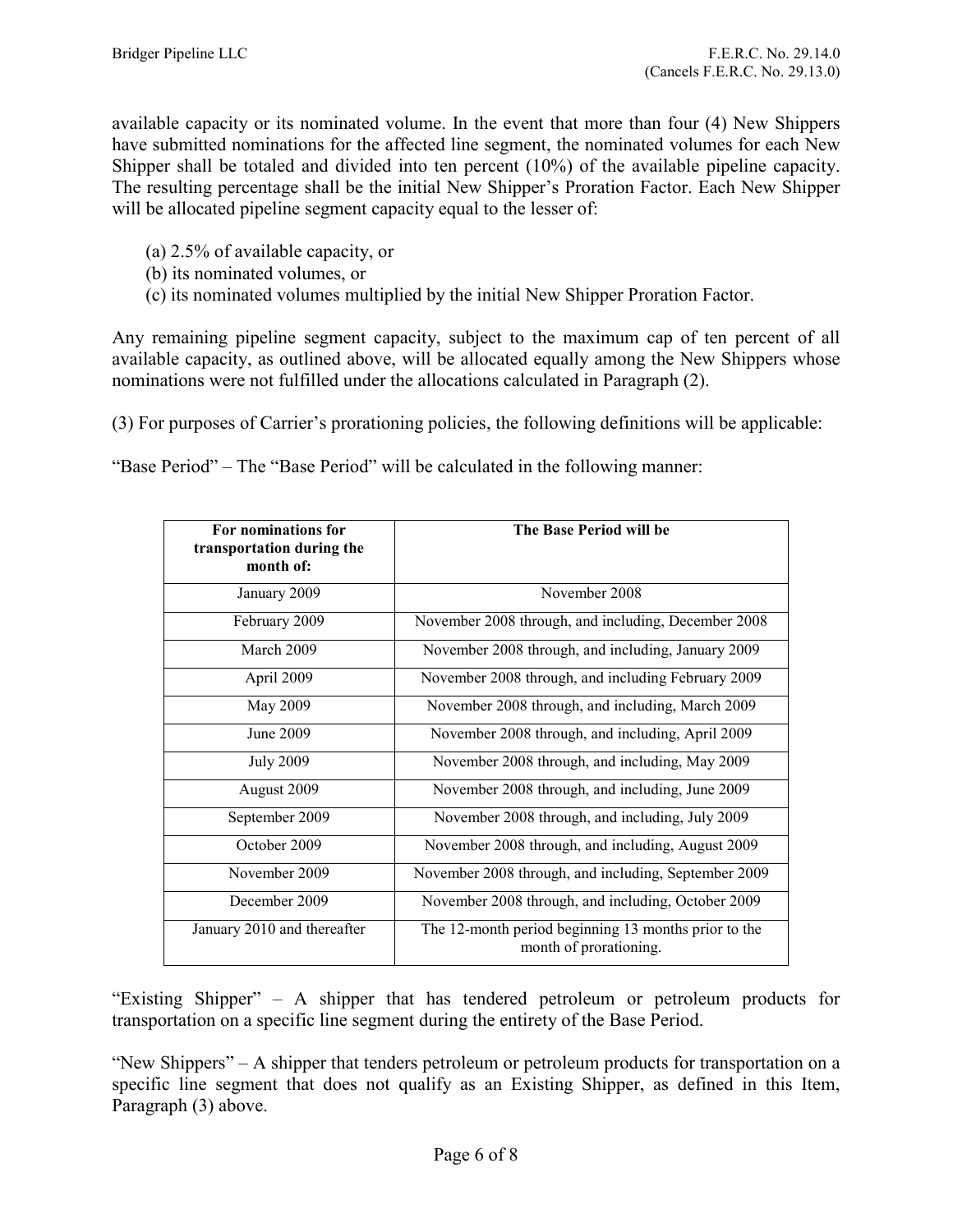**NOTE**: The calculation of the Base Period under this Item will begin November 1, 2008. However, shippers will not be prorated pursuant to this Item until January 1, 2009. If the pipeline is prorated prior to January 1, 2009, shippers will be prorated pursuant to the provisions of Item No. 65A, supplement and reissues thereof.

#### **Item No. 70. PAYMENT OF TRANSPORTATION AND OTHER CHARGES**

The shipper or consignee shall pay all applicable transportation and other lawful charges accruing on Petroleum delivered to and accepted by the Carrier for shipment, and if required shall pay or furnish guaranty of payment of same satisfactory to the Carrier before acceptance of shipment. The Carrier shall have a lien on all Petroleum belonging to the shipper or consignee to secure the payment of any and all unpaid transportation and other charges that are due to the Carrier by the shipper or consignee, and may withhold such Petroleum from delivery until all unpaid charges shall have been paid. If such charges remain unpaid five (5) days after notice and demand therefore, the Carrier, or its representatives, shall have the right to sell such Petroleum at public auction at the office of the Carrier in Houston, Texas, on any day not a legal holiday, and not less than forty-eight (48) hours after notice stating the time and place of such sale and the quantity, general description, and location of the Petroleum to be sold has been published in a daily newspaper of general circulation published in the said city where the sale is to be held, and notice sent by telegraph to the shipper. The Carrier may be a bidder and purchaser at such sale. Out of the proceeds of said sale Carrier may pay itself all transportation and other lawful charges, and all expenses incident to the sale, and the balance shall be held for whosoever may be lawfully entitled thereto.

#### **Item No. 75. LIABILITY OF CARRIER**

The Carrier while in possession of any of the Petroleum herein described shall not be liable for any loss thereof, damage thereto, or delay, except to the extent that liability therefor is imposed on the Carrier by law. In case of loss of Petroleum for which Carrier is not responsible, the shipper shall bear the loss. Where such loss occurs in a tank containing Petroleum which is the property of more than one shipper, or in a line to a segregated batch of Petroleum which is the property of more than one shipper, each shipper shall bear the loss in such proportion as his total volume in said tank or batch bears to the total volume in said tank or batch.

#### **Item No. 80. CLAIMS, SUITES, AND TIME FOR FILING**

As a condition precedent to recovery for loss, damage, or delay to shipments, claims must be filed in writing with the Carrier within nine (9) months after delivery of the Petroleum, or, in case of failure to make delivery, then within nine (9) months after a reasonable time for delivery has elapsed; and suits arising out of such claims shall be instituted against the Carrier only within two (2) years from the time when the Carrier delivers, or tenders delivery of, the Petroleum or, in case of failure to make or tender delivery, then within two (2) years after a reasonable time for delivery has elapsed. Where claims are not filed or suits are not instituted thereon in accordance with the foregoing provisions, Carrier will not be liable and such claims will not be paid.